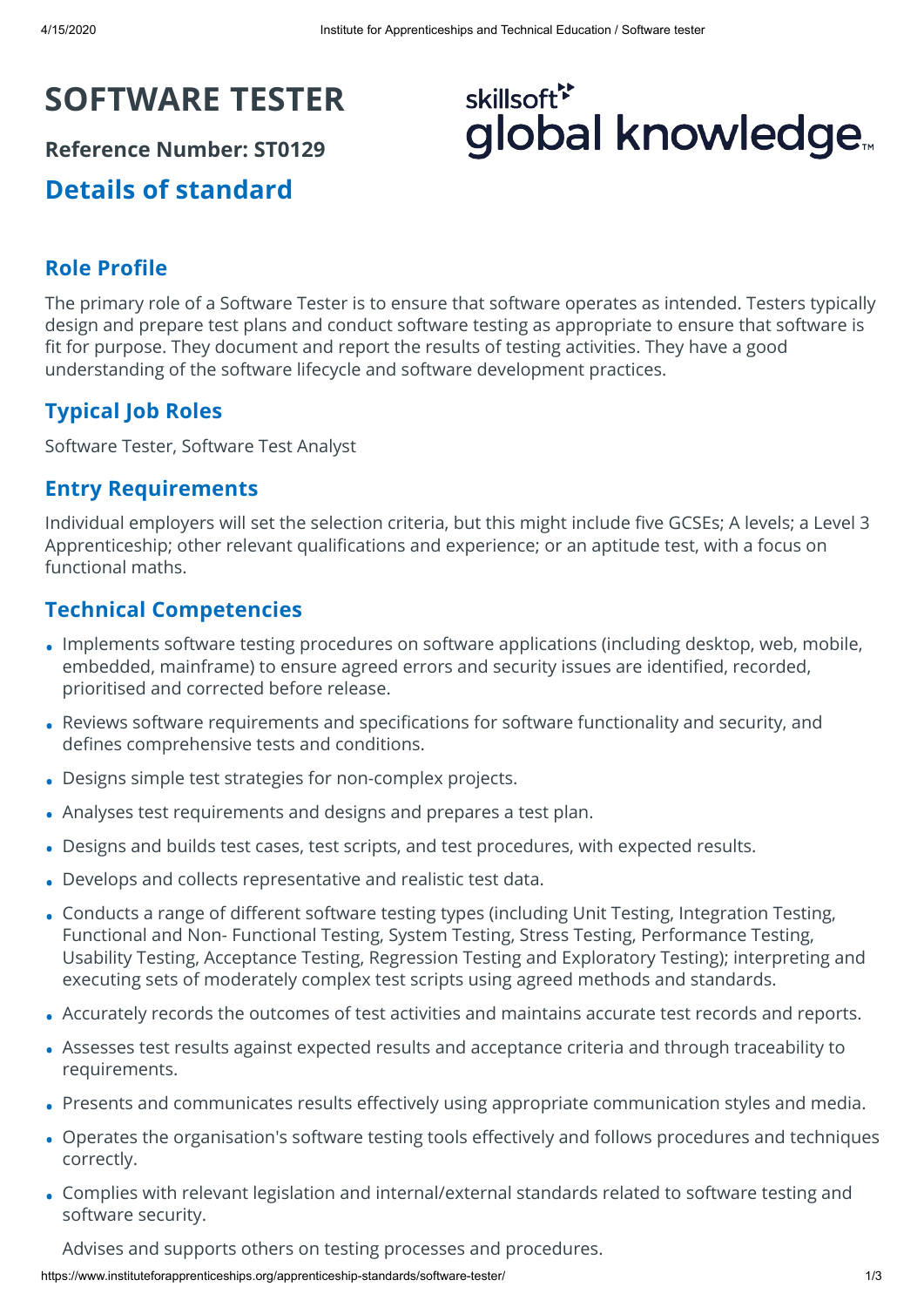- Completes allocated tasks in accordance with the organisation's reporting and quality systems
- Operates within service level agreements

# **Technical Knowledge and Understanding**

- Understands and can apply the basic concepts of software testing including testing types; test procedures; testing techniques; testing tools and testing terms.
- Understands how to use and apply automated test tools. •
- Understands the importance of accuracy and clear documentation of software tests. •
- Understands how to use bug tracking tools
- Understands and can communicate the differences between software testing and verification.
- Understands industry standard software development paradigms and methods (including. Object Oriented, procedural and agile) to conduct testing.
- Understands that software should be 'secure by design' and how to test for security requirements. •
- Understands the range and features of software test commonly used (Unit Testing, Integration Testing, Functional and Non-Functional Testing, System Testing, Stress Testing, Performance Testing, Usability Testing, Acceptance Testing, Regression Testing and Exploratory Testing).
- Understands how to set up and configure testing packages.
- Understands the role of software testing within the wider systems development life cycle. •
- Understands the need for conformance to specific standards where appropriate (including data protection, health informatics, safety critical, etc) related to software testing.

# **Underpinning Skills, Attitudes and Behaviours**

- Logical and creative thinking skills •
- Analytical and problem solving skills •
- Ability to work independently and to take responsibility •
- Can use own initiative
- A thorough and organised approach •
- Ability to work with a range of internal and external people •
- Ability to communicate effectively in a variety of situations
- Maintain productive, professional and secure working environment •

# **Qualifications**

Apprentices must achieve one internationally recognised vendor or professional qualification, from the right hand column in the table below. This then exempts the Ofqual-regulated knowledge module, as shown in the left hand column.

The knowledge modules are summarised below and further details are available in the occupational brief available from the<https://www.nsar.co.uk/digital-eqa/digital-apprenticeship-standards/>

# **Knowledge Modules Vendor or Professional Qualications**

Knowledge Module 1: Testing Tools (for Level 4 Software

**ISTOB Certified Tester Foundation Level**